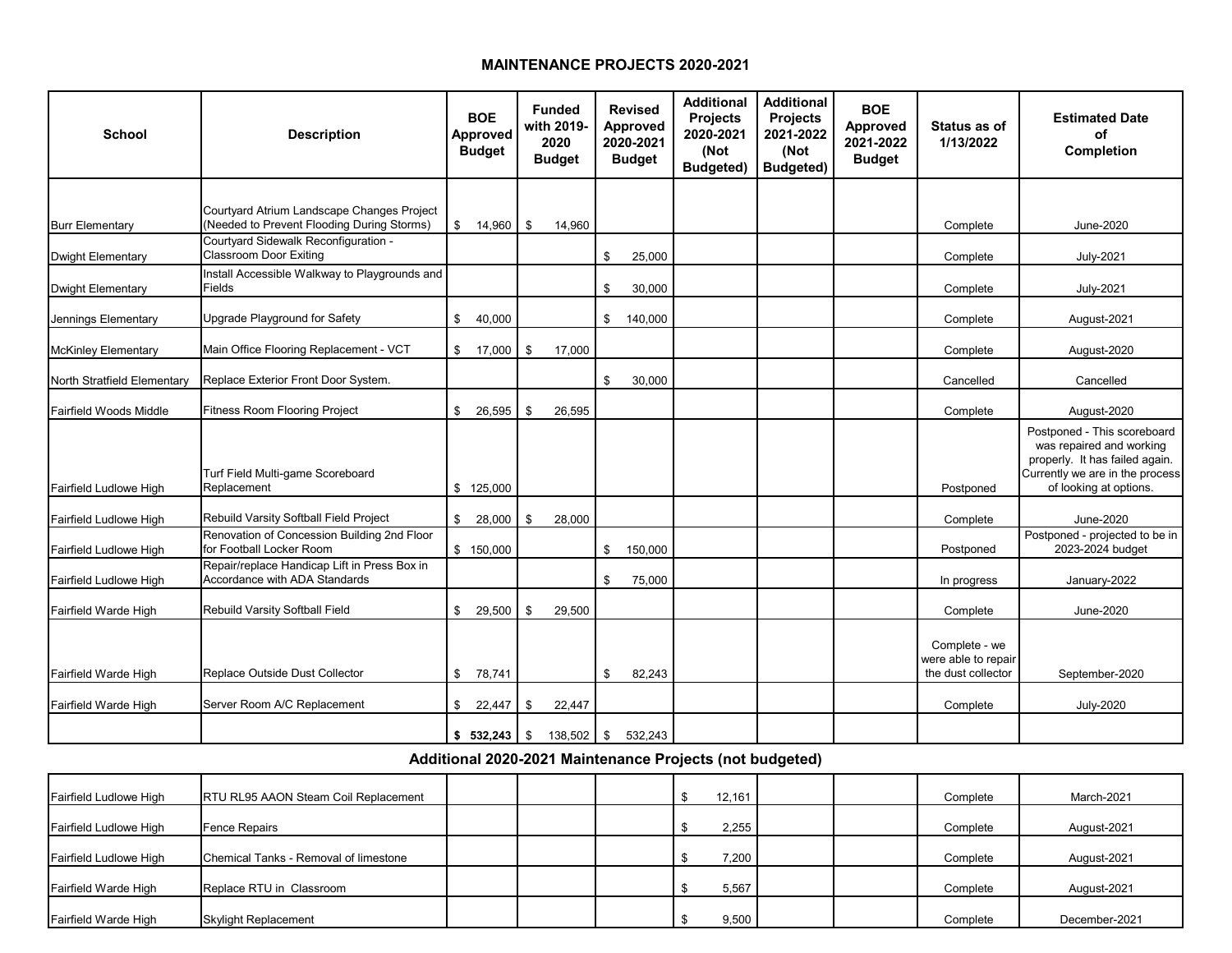| <b>School</b>                  | <b>Description</b>                | <b>BOE</b><br><b>Approved</b><br><b>Budget</b> | <b>Funded</b><br>with 2019-<br>2020<br><b>Budget</b> | <b>Revised</b><br>Approved<br>2020-2021<br><b>Budget</b> | <b>Additional</b><br><b>Projects</b><br>2020-2021<br>(Not<br>Budgeted) | <b>Additional</b><br><b>Projects</b><br>2021-2022<br>(Not<br><b>Budgeted)</b> | <b>BOE</b><br><b>Approved</b><br>2021-2022<br><b>Budget</b> | Status as of<br>1/13/2022 | <b>Estimated Date</b><br>of<br>Completion |
|--------------------------------|-----------------------------------|------------------------------------------------|------------------------------------------------------|----------------------------------------------------------|------------------------------------------------------------------------|-------------------------------------------------------------------------------|-------------------------------------------------------------|---------------------------|-------------------------------------------|
| Fairfield Warde High           | Aluminum Walkway with Rails       |                                                |                                                      |                                                          | 12,300<br>\$                                                           |                                                                               |                                                             | In progress               | February-2022                             |
| Fairfield Warde High           | Fence Repairs                     |                                                |                                                      |                                                          | \$<br>9,428                                                            |                                                                               |                                                             | Complete                  | August-2021                               |
| Fairfield Warde High           | Back Parking Lot -Paving          |                                                |                                                      |                                                          | \$<br>69,800                                                           |                                                                               |                                                             | Complete                  | August-2021                               |
| Fairfield Warde High           | Back Parking Lot - Milling        |                                                |                                                      |                                                          | 16,670<br>\$                                                           |                                                                               |                                                             | Complete                  | August-2021                               |
| Fairfield Warde High           | Driveway - Paving                 |                                                |                                                      |                                                          | 27,000<br>\$                                                           |                                                                               |                                                             | Complete                  | August-2021                               |
| Fairfield Warde High           | Driveway - Milling                |                                                |                                                      |                                                          | 7,438<br>\$                                                            |                                                                               |                                                             | Complete                  | August-2021                               |
| Fairfield Warde High           | Driveway - 1 Catch Basins         |                                                |                                                      |                                                          | \$<br>430                                                              |                                                                               |                                                             | Complete                  | <b>July-2021</b>                          |
| Fairfield Warde High           | <b>Blinds</b>                     |                                                |                                                      |                                                          | \$<br>4,420                                                            |                                                                               |                                                             | Complete                  | July-2021                                 |
| Fairfield Woods Middle         | Upgrade Intercom System           |                                                |                                                      |                                                          | \$<br>54,368                                                           |                                                                               |                                                             | Complete                  | May-2021                                  |
| Fairfield Woods Middle         | Replaced 3 Hot Water Heaters      |                                                |                                                      |                                                          | \$<br>12,900                                                           |                                                                               |                                                             | Complete                  | December-2020                             |
| Fairfield Woods Middle         | Replace RTU #2                    |                                                |                                                      |                                                          | \$<br>37,500                                                           |                                                                               |                                                             | Complete                  | August-2021                               |
| Fairfield Woods Middle         | Replace RTU #7                    |                                                |                                                      |                                                          | 38,000<br>\$                                                           |                                                                               |                                                             | Complete                  | August-2021                               |
| Fairfield Woods Middle         | Auditorium Upgrades               |                                                |                                                      |                                                          | 44,462<br>\$                                                           |                                                                               |                                                             | In progress               | April-2022                                |
| Fairfield Woods Middle         | Fence Repairs                     |                                                |                                                      |                                                          | \$<br>12,679                                                           |                                                                               |                                                             | Complete                  | <b>July-2021</b>                          |
| <b>Holland Hill Elementary</b> | <b>Blinds</b>                     |                                                |                                                      |                                                          | 33,150<br>\$                                                           |                                                                               |                                                             | Complete                  | September-2021                            |
| Jennings Elementary            | <b>Fence Repairs</b>              |                                                |                                                      |                                                          | 1,270<br>\$                                                            |                                                                               |                                                             | Complete                  | June-2021                                 |
| Jennings Elementary            | <b>Back Parking Lot -Paving</b>   |                                                |                                                      |                                                          | \$<br>5,720                                                            |                                                                               |                                                             | Complete                  | August-2021                               |
| Jennings Elementary            | Back Parking Lot -Asphalt         |                                                |                                                      |                                                          | \$<br>17,740                                                           |                                                                               |                                                             | Complete                  | August-2021                               |
| Jennings Elementary            | Back Parking Lot - 2 Catch Basins |                                                |                                                      |                                                          | \$<br>860                                                              |                                                                               |                                                             | Complete                  | <b>July-2021</b>                          |
| Jennings Elementary            | Upgrade Intercom System           |                                                |                                                      |                                                          | \$<br>34,765                                                           |                                                                               |                                                             | Complete                  | June-2021                                 |
| <b>McKinley Elementary</b>     | Pave Parking Right Lot            |                                                |                                                      |                                                          | 45,985<br>\$                                                           |                                                                               |                                                             | Complete                  | August-2021                               |
| <b>McKinley Elementary</b>     | Mill Right Parking Lot            |                                                |                                                      |                                                          | 7,353<br>\$                                                            |                                                                               |                                                             | Complete                  | <b>July-2021</b>                          |
| <b>McKinley Elementary</b>     | Repair Two Chillers               |                                                |                                                      |                                                          | 22,312<br>\$                                                           |                                                                               |                                                             | Complete                  | May-2021                                  |
| North Stratfield Elementary    | Paving Front and Back Lot         |                                                |                                                      |                                                          | \$<br>88,026                                                           |                                                                               |                                                             | Complete                  | August-2021                               |
| North Stratfield Elementary    | Mill Front and Back Lot           |                                                |                                                      |                                                          | 10,850<br>\$                                                           |                                                                               |                                                             | Complete                  | <b>July-2021</b>                          |
| North Stratfield Elementary    | <b>Stage Drapes/Curtains</b>      |                                                |                                                      |                                                          | 19,915<br>\$                                                           |                                                                               |                                                             | Complete                  | August-2021                               |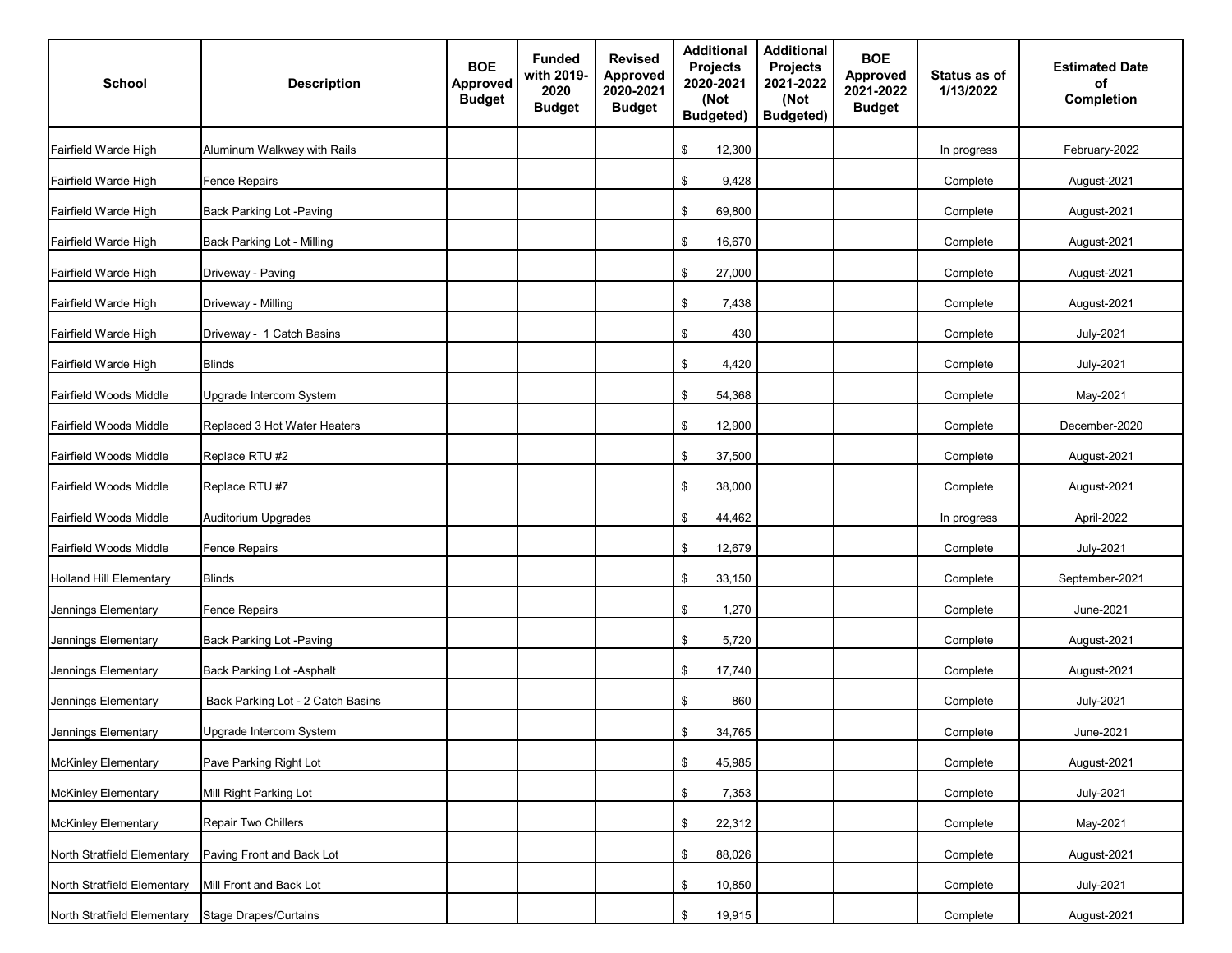| <b>School</b>                 | <b>Description</b>                        | <b>BOE</b><br>Approved<br><b>Budget</b> | <b>Funded</b><br>with 2019-<br>2020<br><b>Budget</b> | <b>Revised</b><br><b>Approved</b><br>2020-2021<br><b>Budget</b> | <b>Additional</b><br><b>Projects</b><br>2020-2021<br>(Not<br>Budgeted) |         | <b>Additional</b><br><b>Projects</b><br>2021-2022<br>(Not<br>Budgeted) | <b>BOE</b><br>Approved<br>2021-2022<br><b>Budget</b> | Status as of<br>1/13/2022 | <b>Estimated Date</b><br>οf<br><b>Completion</b> |
|-------------------------------|-------------------------------------------|-----------------------------------------|------------------------------------------------------|-----------------------------------------------------------------|------------------------------------------------------------------------|---------|------------------------------------------------------------------------|------------------------------------------------------|---------------------------|--------------------------------------------------|
| <b>Osborn Hill Elementary</b> | Mill and Pave Back playground area        |                                         |                                                      |                                                                 | \$                                                                     | 17,860  |                                                                        |                                                      | Complete                  | August-2021                                      |
| Roger Ludlowe Middle          | Heat Exchanger                            |                                         |                                                      |                                                                 | \$                                                                     | 15,600  |                                                                        |                                                      | Complete                  | September-2021                                   |
| Roger Ludlowe Middle          | Repair Damaged Sidewalk by Front Entrance |                                         |                                                      |                                                                 | \$                                                                     | 1,980   |                                                                        |                                                      | Complete                  | September-2021                                   |
| Roger Ludlowe Middle          | Front Parking Lot -Mill and Pave          |                                         |                                                      |                                                                 | \$                                                                     | 17,932  |                                                                        |                                                      | Complete                  | August-2021                                      |
| Roger Ludlowe Middle          | Chemical Tanks - Removal of Limestone     |                                         |                                                      |                                                                 | \$                                                                     | 2,400   |                                                                        |                                                      | Complete                  | August-2021                                      |
| Sherman Elementary            | Sidewalk Replacement End of Building      |                                         |                                                      |                                                                 | \$                                                                     | 5,400   |                                                                        |                                                      | Complete                  | August-2021                                      |
| Sherman Elementary            | Install Custom Fence on Building Edge     |                                         |                                                      |                                                                 | \$                                                                     | 15,858  |                                                                        |                                                      | Complete                  | December-2021                                    |
| Sherman Elementary            | Back Area of School - Asphalt             |                                         |                                                      |                                                                 |                                                                        | 22,175  |                                                                        |                                                      | Complete                  | <b>July-2021</b>                                 |
| Sherman Elementary            | Back Area of School - Paving              |                                         |                                                      |                                                                 | \$                                                                     | 5,720   |                                                                        |                                                      | Complete                  | August-2021                                      |
|                               |                                           |                                         |                                                      | <b>Total</b>                                                    |                                                                        | 776,948 |                                                                        |                                                      |                           |                                                  |

## **2021-2022 Budgeted Maintenance Projects**

| North Stratfield Elementary   | Intercom upgrade project                                               |  |  |       | 16,876  | Complete    | September-2021 |
|-------------------------------|------------------------------------------------------------------------|--|--|-------|---------|-------------|----------------|
| <b>Osborn Hill Elementary</b> | Intercom upgrade project                                               |  |  |       | 16,876  | Complete    | September-2021 |
| Fairfield Woods Middle        | Cafeteria expansion joint project                                      |  |  |       | 12,500  | Complete    | August-2021    |
| Roger Ludlowe Middle          | Design and reconfigure exit driveway and<br>sidewalk                   |  |  |       | 45,572  | Complete    | August-2021    |
| Fairfield Ludlowe High        | Fire alarm code compliance update                                      |  |  |       | 66,145  | In progress | February-2022  |
| Fairfield Warde High          | Replace handicap lift in press box in<br>accordance with ADA standards |  |  |       | 78,790  | In progress | <b>TBD</b>     |
|                               |                                                                        |  |  | Total | 236,759 |             |                |

## **Additional 2021-2022 Maintenance Projects (not budgeted)**

| Fairfield Warde High | Paint parking lot and newly paved area                    |  |  | 7,990 | Complete | September-2021 |
|----------------------|-----------------------------------------------------------|--|--|-------|----------|----------------|
| Roger Ludlowe Middle | Paint parking lot and newly paved area                    |  |  | 1,695 | Complete | September-2021 |
| Roger Ludlowe Middle | Install curb and sidewalk at back parent drop<br>off area |  |  | 4,246 | Complete | September-2021 |
| Roger Ludlowe Middle | Move water line for new sidewalk                          |  |  | 7,850 | Complete | September-2021 |
| Roger Ludlowe Middle | Install curb and sidewalk at back parent drop<br>off area |  |  | 4,246 | Complete | September-2021 |
| Roger Ludlowe Middle | Remove carpet and install VCT in tech room                |  |  | 5,861 | Complete | November-2021  |